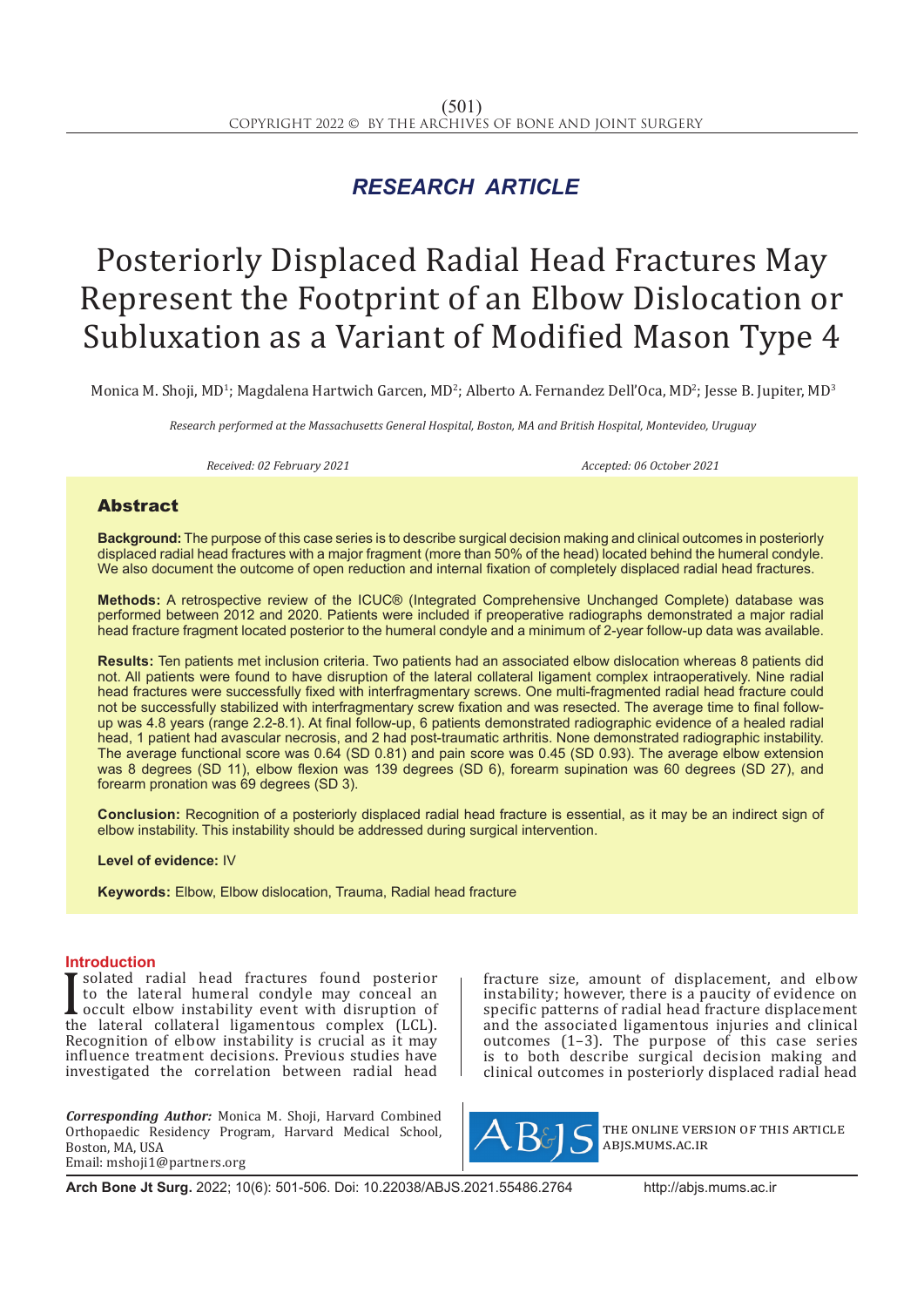fractures with a major fragment (more than 50% of the head) located behind the humeral condyle as well as document the successful outcome of open reduction and internal fixation of completely displaced radial head fractures. We hypothesize that a posteriorly displaced radial head fracture suggests either a dislocation on presentation or a subluxation event that upon self-reduction displaced the fracture posteriorly.

#### **Materials and Methods**

A retrospective review of the ICUC® (Integrated Comprehensive Unchanged Complete) database was performed of 1172 cases between 2012 and 2020 (4, 5). The ICUC database is an international collaboration of 4 leading medical centers in Europe and 1 in Uruguay spearheaded by the late Stephan Perren that is accessible online or via smartphone application to which autonomous participants submit operative cases including injury radiographs and CT scans, intraoperative photos of each surgical step, post-operative radiographs, and documentation of post-operative range of motion as well as outcome as scored on 4-point scales of patient pain and functional limitations (4, 5). The participants of this international database provided informed consent for medical use of the recorded images. Institutional Review Board approval was obtained.

 Patients were included in this study if preoperative radiographs demonstrated a major radial head fracture fragment (greater than 50% of the head) located posterior to the humeral condyle (OTA classification 2R1A-C), a minimum of 2-year follow-up data was available, and the patient was able to be contacted by telephone to evaluate patient reported clinical outcomes (PROMs). PROMs were assessed by functional limitation (FL) and pain (graded on a numerical scale 0 to 4, with 0 denoting zero functional limitation/no pain and 4 as unable to do any activity/maximum pain). In contrast to existing PROMs (e.g. the Disabilities of the Arm, Shoulder, and Hand (DASH) score or Patient-Rated Wrist Evaluation (PRWE) score), which are limited to specific anatomic regions, the ICUC database created the FL score to assess a patient's self-reported functional outcome without limiting to specific goals or activities, as each patient may have different ultimate functional demands (4). FL was assessed on a scale from 0 to 4, with 0 denoting zero functional limitation, 1 meaning the patient can do most activities, 2 denoting that the patient can only do certain activities, 3 as unable to do most activities, and 4 as unable to do any activity. Range of motion of the elbow was assessed at final followup via clinical photos with a goniometer as previously validated (6). Range of motion was recorded in degrees rather than as a percentage of the patient's contralateral side in order to compare results to a functional arc of elbow range of motion, which Morrey et al. previously established is 30 to 130 degrees of extension-flexion and 100 degrees of forearm rotation (50 degrees of pronation and 50 degrees of supination) (7). Additionally, the following patient characteristics were

obtained through chart review: age, gender, current smoking status, medical comorbidities, employment status, hand dominance, surgical fixation, number of displaced radial head fracture fragments, and need for further procedures.

#### **Results**

Ten patients were identified with a major radial head fracture fragment located posterior to the humeral condyle with 2-year follow-up [Table 1]. Two patients had an associated dislocated elbow (Mason type IV) [Figure 1A-C] whereas eight patients did not have radiographic evidence of a dislocated elbow on presentation (Mason type III) [Figure 2A-C]. The mean age was forty-one years (range 15-70) with eight males and two females. All patients were found to have disruption of the lateral soft tissue attachments to the lateral column including the lateral collateral ligament complex. This allowed the elbow to be hinged open to permit careful retrieval of the displaced radial head fragment.

 Nine radial head fractures were successfully fixed with interfragmentary screws including three complete fractures of the radial head that were separated from the radial neck. The goal for interfragmentary screw fixation was a minimum of two screws starting proximally in the radial head segment with fixing it distally into the radial neck and shaft. The fractures were initially reduced with pointed reduction forceps and held with K wires. Countersinking was important to prevent prominent screw heads. Screws averaging 1.5mm in diameter were ultimately utilized for fixation. If possible, a third screw was utilized to provide additional fixation in multiple planes. Range of motion of the elbow was assessed to ensure the screws do not cause any blocks to motion. One patient with a 2 fragment radial head fracture could not be successfully stabilized with interfragmentary screw fixation and was simply resected acutely.

 All ten patients had the LCL and overlying disrupted lateral musculature reattached to the humeral lateral column using bone anchors. Two patients were noted intraoperatively to demonstrate persistent elbow instability and required temporary application of external fixation across the elbow joint [Figure 2]. The medial collateral ligament (MCL) was not repaired in any patient; rather the surgeons in this case series chose to apply a static external fixation device if the elbow demonstrated persistent instability after repair of the lateral collateral ligamentous complex. The average time to final follow-up was 4.8 years (range 2.2-8.1). At final follow-up, six patients demonstrated radiographic evidence of a healed radial head, one patient had avascular necrosis, and two had posttraumatic arthritis (both had radiocapitellar arthritis, while one patient also had concurrent ulnohumeral arthritis). Four patients required secondary surgeries: three underwent removal of hardware for symptomatic hardware and one underwent a radial head resection secondary to radial head avascular necrosis [Table 1]. No patients demonstrated radiographic instability. The average functional score was 0.64 (SD 0.81) and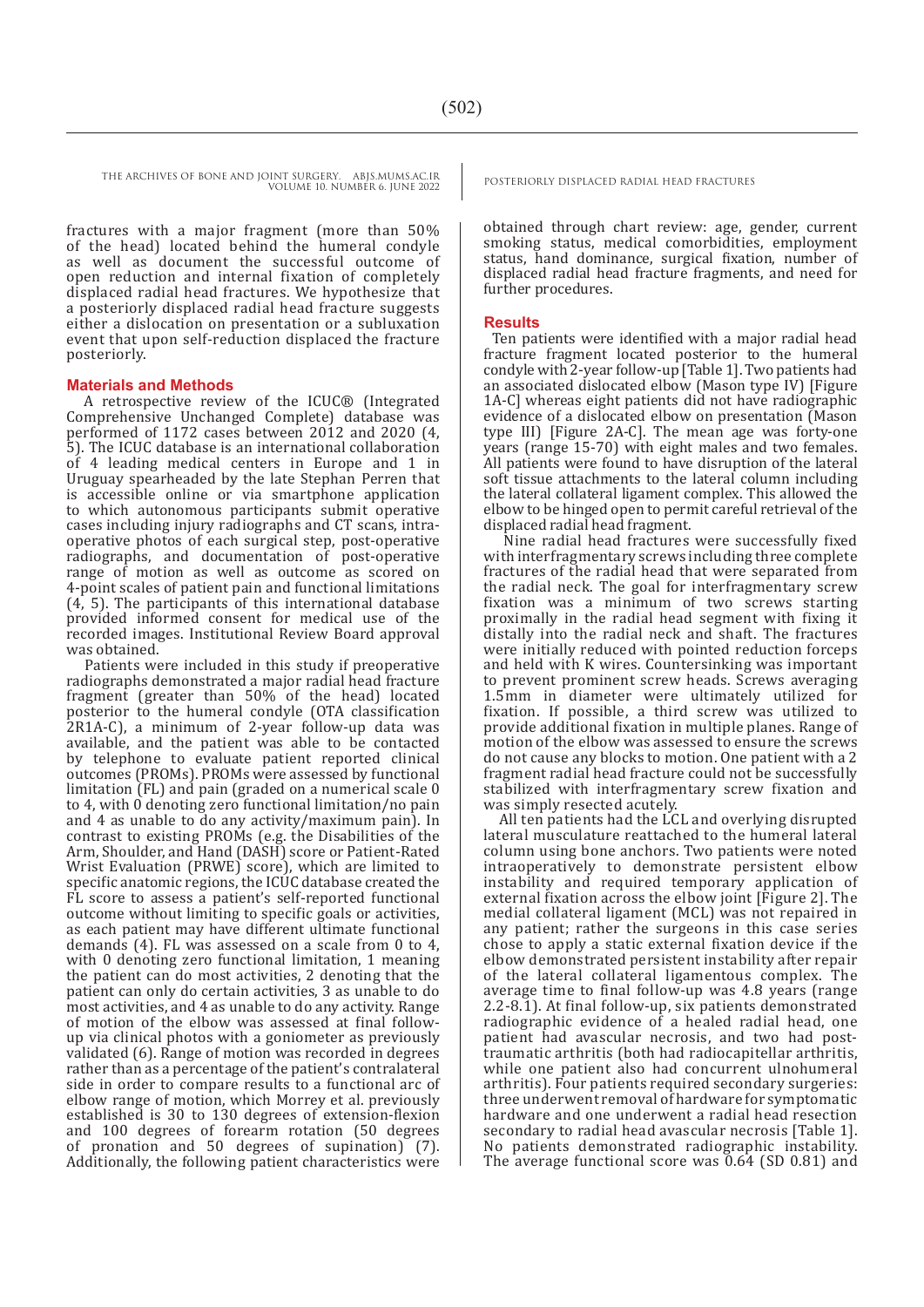POSTERIORLY DISPLACED RADIAL HEAD FRACTURES THE ARCHIVES OF BONE AND JOINT SURGERY. ABJS.MUMS.AC.IR VOLUME 10. NUMBER 6. JUNE 2022

| <b>Table 1. Patient Demographics and Injury</b> |                |                 |                                              |                         |                                                     |                                               |                                                   |                             |                                                                   |
|-------------------------------------------------|----------------|-----------------|----------------------------------------------|-------------------------|-----------------------------------------------------|-----------------------------------------------|---------------------------------------------------|-----------------------------|-------------------------------------------------------------------|
| Case                                            | Age<br>(years) | Gender<br>(M/F) | Laterality<br>of Injured<br><b>Extremity</b> | Mason<br>Classification | Number of<br><b>Radial Head</b><br><b>Fragments</b> | <b>Surgery</b>                                | <b>Additional</b><br>surgery<br>required<br>(Y/N) | Secondary<br><b>Surgery</b> | <b>Patient Reported</b><br><b>Outcomes at Final</b><br>Follow-up* |
| 1                                               | 20             | M               | Left                                         | IV                      | $\mathbf{1}$                                        | ORIF with screws, bone<br>anchors, and ex fix | N                                                 |                             | $FL = 1; P = 0$                                                   |
| $\overline{c}$                                  | 45             | M               | Right                                        | IV                      | 3                                                   | ORIF with screws, bone<br>anchors, and ex fix | Y                                                 | Radial head<br>resection    | $FL=1; P=1$                                                       |
| 3                                               | 20             | M               | Right                                        | III                     | $1\,$                                               | ORIF with screws and<br>bone anchors          | $\mathbf N$                                       |                             | $FL = 0; P = 0$                                                   |
| 4                                               | 70             | M               | Right                                        | III                     | $\overline{2}$                                      | ORIF with screws and<br>bone anchors          | N                                                 |                             | $FL = 0; P = 0$                                                   |
| 5                                               | 20             | M               | Left                                         | III                     | $\overline{c}$                                      | ORIF with screws and<br>bone anchors          | N                                                 |                             | $FL = 0, P = 0$                                                   |
| 6                                               | 55             | M               | Right                                        | III                     | 2                                                   | Radial head resection                         | N                                                 |                             | $FL = 0; P = 0$                                                   |
| 7                                               | 60             | $\mathbf F$     | Left                                         | III                     | $\mathbf{1}$                                        | ORIF with screws and<br>bone anchors          | Y                                                 | Removal of<br>hardware      | $FL = 0$ ; $P = 0$                                                |
| 8                                               | 45             | M               | Right                                        | III                     | $\overline{c}$                                      | ORIF with screws and<br>bone anchors          | Y                                                 | Removal of<br>hardware      | $FL = 2; P = 3$                                                   |
| 9                                               | 55             | ${\rm F}$       | Right                                        | III                     | $\overline{c}$                                      | ORIF with screws and<br>bone anchors          | Y                                                 | Removal of<br>hardware      | $FL = 0; P = 0$                                                   |
| 10                                              | 15             | M               | Right                                        | III                     | $\overline{2}$                                      | ORIF with screws and<br>bone anchors          | N                                                 |                             | $FL = 1; P = 0$                                                   |

Abbreviations:  $M = Male$ ;  $F = Female$ ; ORIF = open reduction internal fixation;  $FL = functional$  limitation score;  $P = pain$  score

\*Functional limitation and pain scores are rated on a scale from 0 to 4, with zero as no pain or functional limitation and 4 as unable to do any activity/ maximum pain



**Figure 1. Radial head fracture with a posteriorly dislocated fragment without evidence of elbow dislocation on injury films (A-C) Injury films show the posteriorly dislocated radial head fracture fragment and likely subluxated ulnohumeral joint, better visualized on the 3-dimensional CT scan. (D-F) Postoperative radiographs after primary fixation of the radial head and repair of the LCL complex, showing a healed radial head and concentric ulnohumeral at final follow-up without evidence of avascular necrosis or instability.**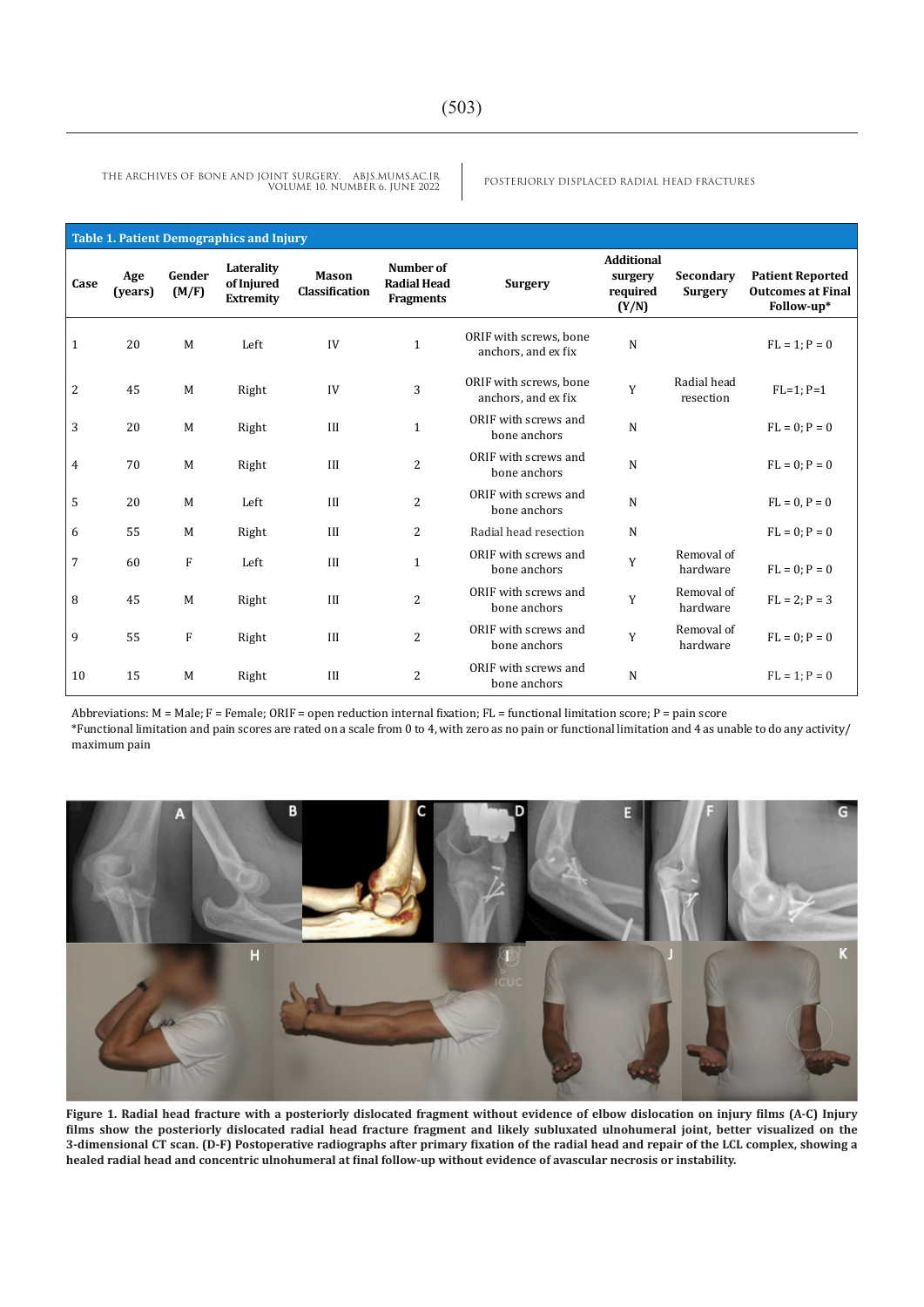

**Figure 2. Radiographs of patient with posteriorly dislocated radial head fracture with associated elbow dislocation. (A-C) Injury films show the posteriorly dislocated radial head fracture fragment, dislocated elbow joint without evidence of a coronoid fracture, better visualized on the 3-dimensional CT scan. (D-E) Immediate postoperative radiographs, showing fixation of the radial head fracture fragment and LCL complex. Notably, the elbow was still unstable intraoperatively and required temporary application of external fixation across the elbow joint. (F) Postoperative radiographs after external fixator removal, showing a healed radial head and concentric ulnohumeral without evidence of avascular necrosis or instability.**

| Table 2. Clinical Outcomes at Final Follow-Up |               |  |  |  |  |  |
|-----------------------------------------------|---------------|--|--|--|--|--|
| <b>Clinical Outcome Measure</b>               | Score         |  |  |  |  |  |
| <b>Functional Limitation</b>                  | $0.7 + 0.5$   |  |  |  |  |  |
| Pain                                          | $0.9 \pm 0.4$ |  |  |  |  |  |

Data expressed as mean ± standard deviation

pain score was 0.45 (SD 0.93) [Table 2]. The average elbow extension was 8 degrees (SD 11), elbow flexion was 139 degrees (SD 6), forearm supination was 60 degrees (SD 27), and forearm pronation was 69 degrees (SD 3).

#### **Discussion**

The correlation between radial head fracture size, amount of displacement, and elbow instability have previously been studied; however, there is a paucity of evidence on specific patterns of radial head fracture displacement and the associated ligamentous injuries and clinical outcomes (1–3). In this study, we specifically focused on radial head fractures with a major fragment (>50%) located posterior to the lateral condyle. Our data suggest that this fracture pattern may be a pathognomonic sign of an associated occult elbow instability event, even without radiographic evidence of a dislocated elbow, as all of our patients with this injury pattern sustained concomitant LCL injuries requiring repair.

Previous studies have demonstrated an association between displaced or comminuted radial head fractures and ligamentous injury (8–11). One study found an associated lateral ulnar collateral ligament or medial collateral ligament injury in up to 80% of patients on MRI, although MRI findings have been shown not to correlate with clinical symptoms in patients with radial head fractures thus necessitating clinical correlation (9,10). Our study builds upon this data by demonstrating isolated posteriorly dislocated radial head fractures correlated with LCL instability<br>intraoperatively, substantiating the radiographic substantiating the radiographic findings previously demonstrated. Additionally, the data in this study supports those previously reported by Tarallo et. al, whose retrospective review found an LCL avulsion in 60% of unstable radial head fractures intraoperatively (10). Our case series augments this data by focusing specifically on posteriorly dislocated radial head fragments on presentation relative to the lateral condyle; moreover, our study also provides a clinical follow-up regarding the outcomes of treatment.

As all of the patients with major radial head fracture fragments posterior to the humeral condyle in our study were found to have concomitant disruption of the lateral soft attachments to the lateral column including the lateral collateral ligamentous complex, we believe this fracture pattern represents the footprint of an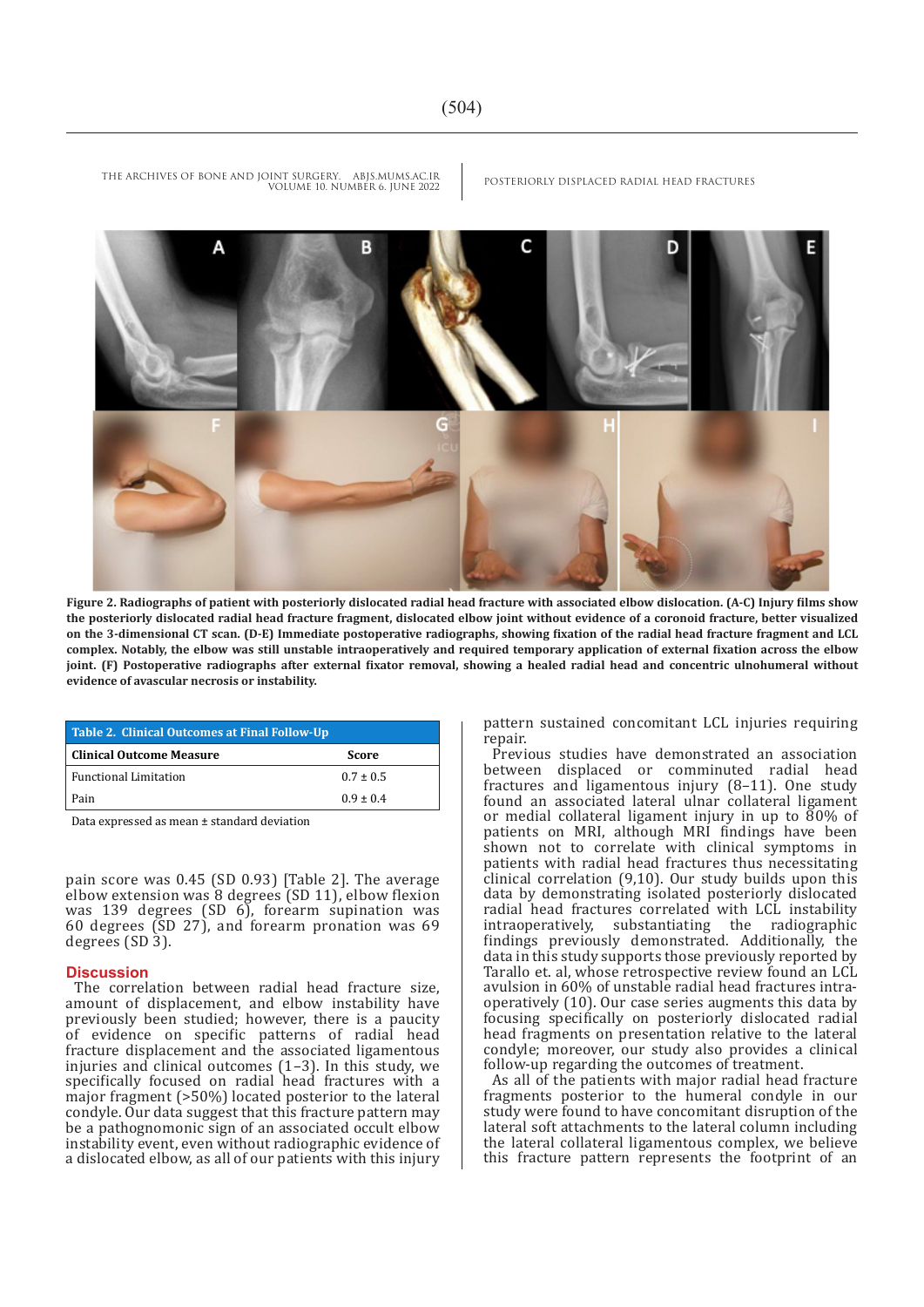> elbow dislocation or subluxation, as at some point the elbow may have been subluxated or dislocated and subsequently self-reduced. Thus, this type of fracture pattern may represent a variant of the modified Mason type 4 fracture, necessitating surgeon vigilance to recognize concurrent ligamentous injuries and address any instability during surgical intervention. This includes intraoperative assessment of elbow stability after repair of the lateral collateral ligamentous complex, as two of the ten patients in this series demonstrated persistent instability and required temporary application of an external fixator. While none of the patients underwent MCL repair, this may be an alternative option to the external fixator if clinically indicated.

> Additionally, despite patients reporting minimal pain or functional limitations after ORIF at final follow-up, there was a high rate of secondary surgery associated with ORIF. In this case series, four patients required secondary surgeries: three underwent removal of hardware for symptomatic hardware and one underwent a radial head resection secondary to radial head avascular necrosis. Notably, the literature remains controversial regarding optimal surgical treatment of Mason type III and IV fractures (12– 18). Ring et al. previously concluded that fixation is best reserved for minimally comminuted fractures with 3 or fewer articular fragments while prosthetic arthroplasty should be performed for more complex and comminuted fractures (16). Furthermore, in a prospective randomized control trial for 45 patients with Mason Type 3 radial head fractures, Chen et al. demonstrated improved outcomes at 2-year followup for the radial head replacement cohort compared with ORIF (19). Similarly, Vannabouathong et al. concluded in their systematic review that radial head arthroplasties can lead to better function and reduced postoperative complications compared to open reduction internal fixation in displaced radial head fractures (18). Kachooei et al. demonstrated in their systematic review at 10% rate of removal or revision of the radial head arthroplasty, primarily due to elbow arthrolysis (20). This is significantly less than the rate of secondary surgery in our series. Furthermore, there is a paucity of data comparing range of motion or clinical outcomes in radial head arthroplasty and ORIF in modified Mason Type 4 fractures. Al-Burdeni et al. retrospectively compared outcomes in modified Mason type III and IV at an average follow-up of 15 months, reporting no difference in regaining functional range of motion and similar complication rates (21). However, this was a limited sample size (n=36 patients) with a short follow-up period with selection bias. Similarly,

the meta-analysis by Sun et al. comparing radial head arthroplasty and ORIF in modified Mason type III and IV fractures showed higher satisfaction rates and better Broberg and Morrey elbow scores in the arthroplasty group, but no differences in QuickDASH scores or other complications (22). While our patients reported good clinical outcomes despite the high secondary surgery rate, further studies are needed to establish the optimal intervention in this injury pattern that maximizes patient outcomes.

There are several limitations to our study. The main limitation of our data is the small sample size of this retrospective case series, as only ten patients were included. While the incidence of an isolated posteriorly dislocated radial head fracture is uncommon, larger studies are necessary to support our findings. Additionally, our data come from an international database that utilizes a different assessment for PROMs, which may limit direct comparisons to studies using more well-known PROMs such as QuickDASH or PROMIS scores. Lastly, the majority of patients included were male with a significant range in age at time of injury; thus, the generalizability of our findings may be limited. However, despite these limitations, our study may provide a foundation upon which future studies can be conducted.

Surgeon vigilance is essential in recognition of the radiologic finding of a posteriorly displaced radial head fracture on pre-operative imaging, as it may be an indirect sign of elbow instability. Recognition is essential in order to identify concomitant elbow injuries and address this instability during surgical intervention. Additionally, primary fixation of radial head fracture in this injury pattern is associated with good patient-reported outcomes despite a high revision rate.

Monica M. Shoji MD<sup>1</sup>

Magdalena Hartwich Garcen MD<sup>2</sup>

Alberto A. Fernandez Dell'Oca MD<sup>2</sup>

Jesse B. Jupiter MD3

1 Harvard Combined Orthopaedic Residency Program, Harvard Medical School, Boston, MA, USA

2 Orthopedics and Traumatology Department, British Hospital, Montevideo, Uruguay

3 Department of Orthopaedic Surgery, Division of Hand and Upper Extremity Surgery, Massachusetts General Hospital, Harvard Medical School, Boston, MA, USA